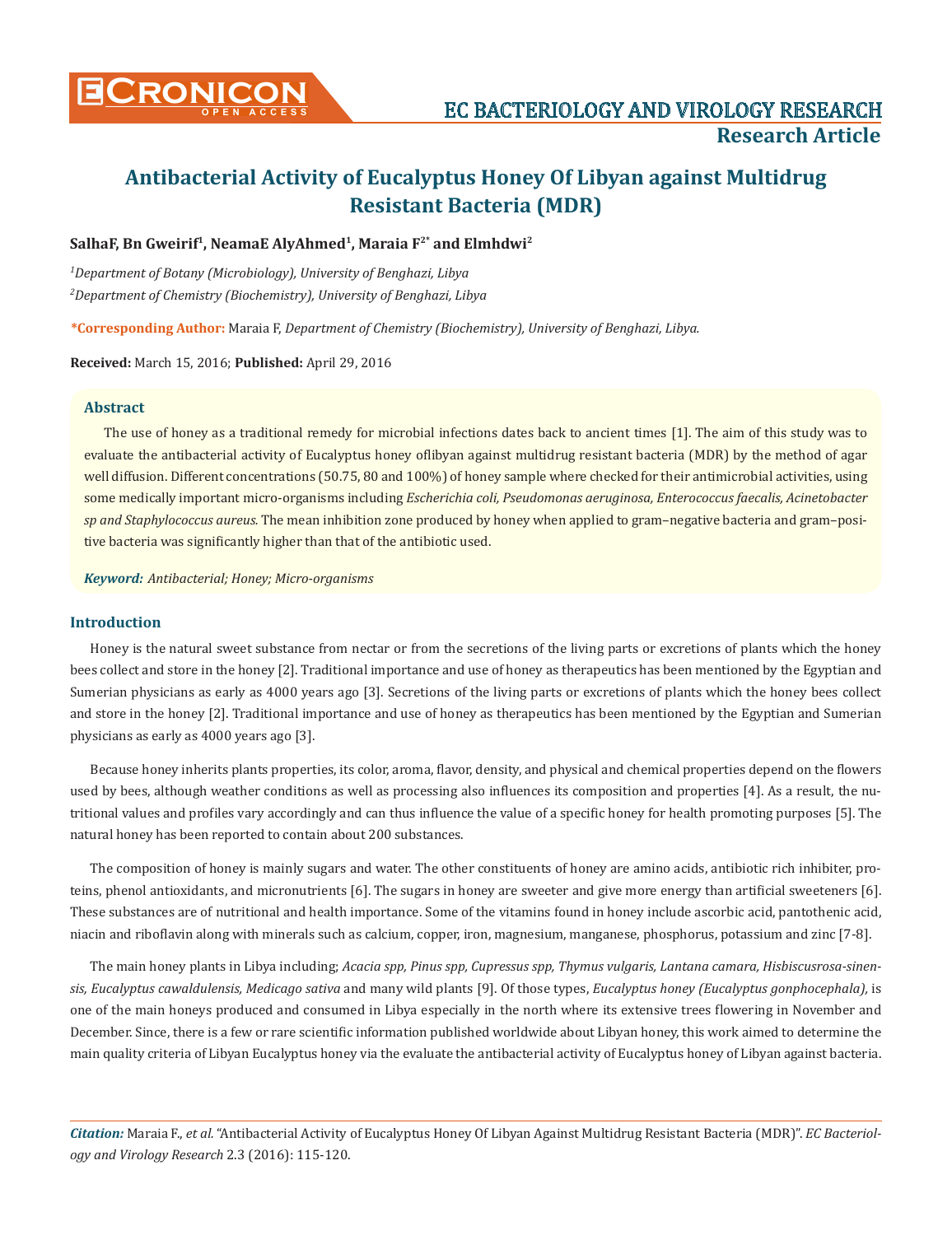# **Materials and Methods**

#### **Bacteria**

The antibacterial properties of three honeys were tested against five bacterial isolates i.e., three reference strains, *Escherichia coli ATCC 13353, Enterococcus faecalis* ATCC 51299 and *Staphylococcus aureus* NTCC 12493 and two were obtained from patients in an laboratory of microbiology in Banghazi medical center, *Klebsiella pneumonia* and *Acinetobacter sp.*

#### **Honey**

Honey sample were used in this study obtained from apiary of the Umm Al-Qura. The honey sample was diluted by distilled water to25, 50, 75, and 90%.

#### **Antibiotic**

Four antibiotic discs were selected for both gram–negative and gram–positive bacteria including;

#### **Susceptibility testing of honey**

A screening assay using well diffusion [10], Muller Hinton agar plates were inoculated by rubbing sterile cotton swabs after immerse100μ l bacterial suspensions on plates (overnight cultures grown at 37°C on nutrient agar and adjusted to 0.5 Mc Farland in sterile saline) over the entire surface of the plate. After inoculation 9mm diameter wells were cut into the surface of the agar using a sterile cork borer. Different concentrations (25, 50, 75, and 90%) were added to the wells. Plates were incubated at 37°C for 24 h. Control wells contained distilled water. Zones of inhibition were measured by using ruler. The diameter of zones was recorded. Each assay was carried out in triplicate.

#### **Results**

Honey sample showed marked inhibition of growth. The results of the assay of antibacterial activity of the honey sample with four concentrations (25, 50, 75 and 90%  $v/v$ ) used in this study are shown in Tables (1), Figure (1). The present work is an attempt to verify the role of Libyan honey as an antibacterial agent and compared with the antibacterial activities of antibiotics. In this study, the antibacterial activities of honey were assayed separately against five species of human pathogenic bacteria using the Hole-pale Diffusion assay.

**Tables 1** demonstrate the effect of Eucalyptus honey on pathogenic bacteria based on the zone of clearing that was produced. All the different concentrations of honey showed antibacterial activity a large when tested against the multi-drug resistant bacteria (MDR). The zones of inhibition ranged from 9-31mm.

Honey sample showed marked inhibition of growth on *E.coli* ATCC 13353 the maximum inhibition zone was shown at concentration of 90% as 31mm, which reduce to 21mm at 25%. Also the table showed similar effect on *S.aureus* NTCC 12493 grow with inhibition zone at concentration of 90% as 31mm, and the inhibition zone reduce to 20mm at 25% also, Eucalyptus honey prevented the growth of *K.pneumonia* with a mean of inhibition zone equal to 29mm in diameter at 90% concentration *acinetobacter* showed. While Eucalyptus honey prevented the growth of *Enterococcus faecalis* ATCC 51299 with a mean of inhibition zone equal to 27mm in diameter at 90% concentration which reduce to 16mm at 25%. *Acinetobacter sp* a little less inhibition zone with honey sample. These were 20mm at 90% and 9 mm at 25% concentration (Figure 2).

The antibacterial activity of Eucalyptus honey was higher than antibacterial activity for Antibiotic (Tables2), Figure (2 and 3). The antibacterial potency of honey has been attributed to its strong osmotic effect, naturally low pH [11], and the ability to produced hydrogen peroxide which plays a key role in the antimicrobial activity of honey [12].

*Citation:* Maraia F., *et al.* "Antibacterial Activity of Eucalyptus Honey Of Libyan Against Multidrug Resistant Bacteria (MDR)". *EC Bacteriology and Virology Research* 2.3 (2016): 115-120.

116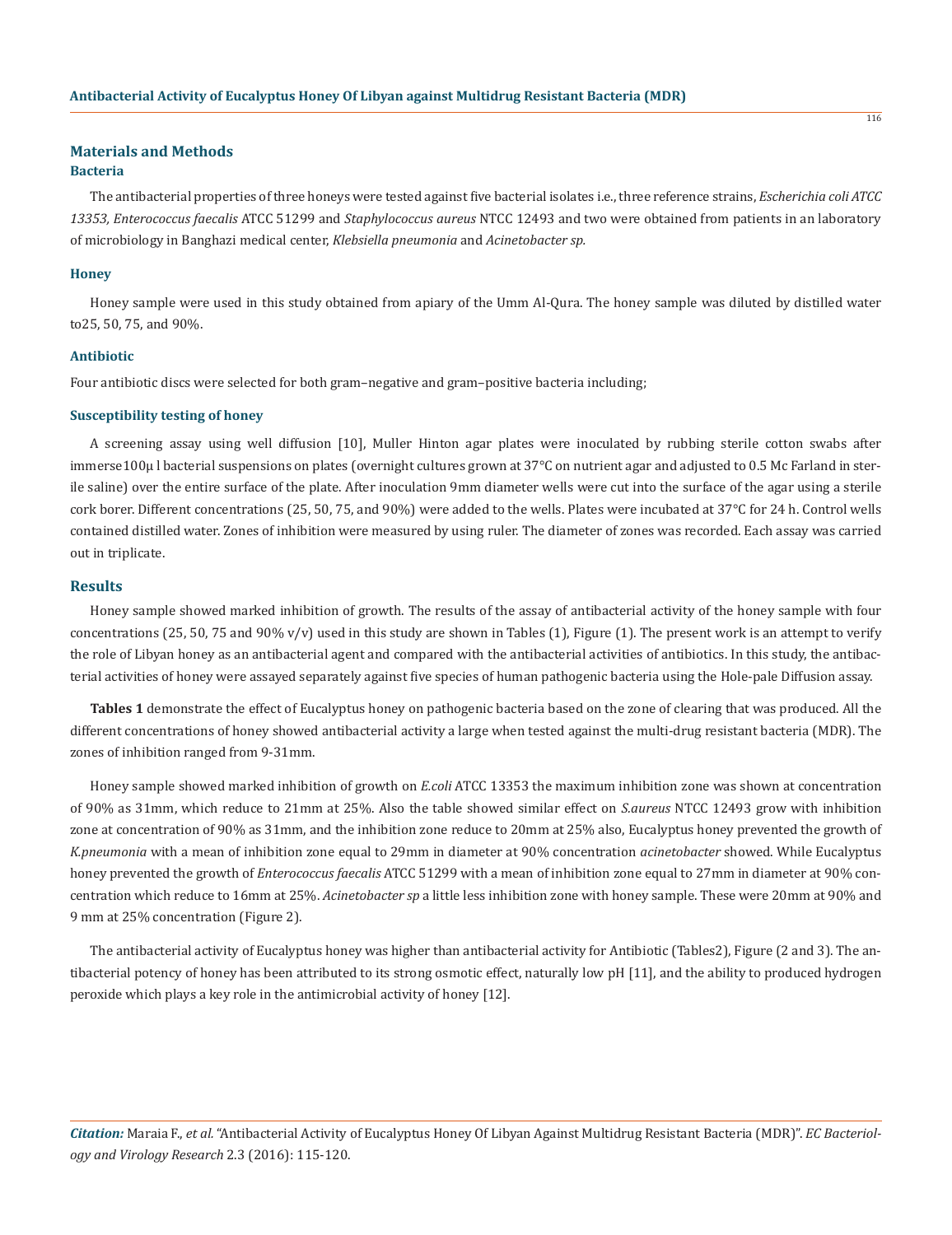|                                     | <b>Concentrations</b>                                     |     |     |     |  |
|-------------------------------------|-----------------------------------------------------------|-----|-----|-----|--|
|                                     | %25                                                       | 50% | 75% | 90% |  |
| <b>Bacteria Types</b>               | <b>Mean Of Inhibition Zone For Three Recurrences (Mm)</b> |     |     |     |  |
| 1- Escherichia coli ATCC 13353      | 21                                                        | 2.7 | 30  | 31  |  |
| 2- Staphylococcus aureus NTCC 12493 | 20                                                        | 26  | 28  | 31  |  |
| 3- Enterococcus faecalis ATCC 51299 | 16                                                        | 22  | 23  | 27  |  |
| 4- Acinetobacter sp.                | 9                                                         | 13  | 19  | 20  |  |
| 5- Klebsillapneumonia               | 23                                                        | 26  | 28  | 29  |  |

*Tables 1: Antibacterial activity (mm) of Eucalyptus honey at different concentrations against bacteria types (MDR).*



*Figure 1: Mean inhibition zone of Eucalyptus honey at differentconcentrations against bacteria types (MDR).*



*Citation:* Maraia F., *et al.* "Antibacterial Activity of Eucalyptus Honey Of Libyan Against Multidrug Resistant Bacteria (MDR)". *EC Bacteriology and Virology Research* 2.3 (2016): 115-120.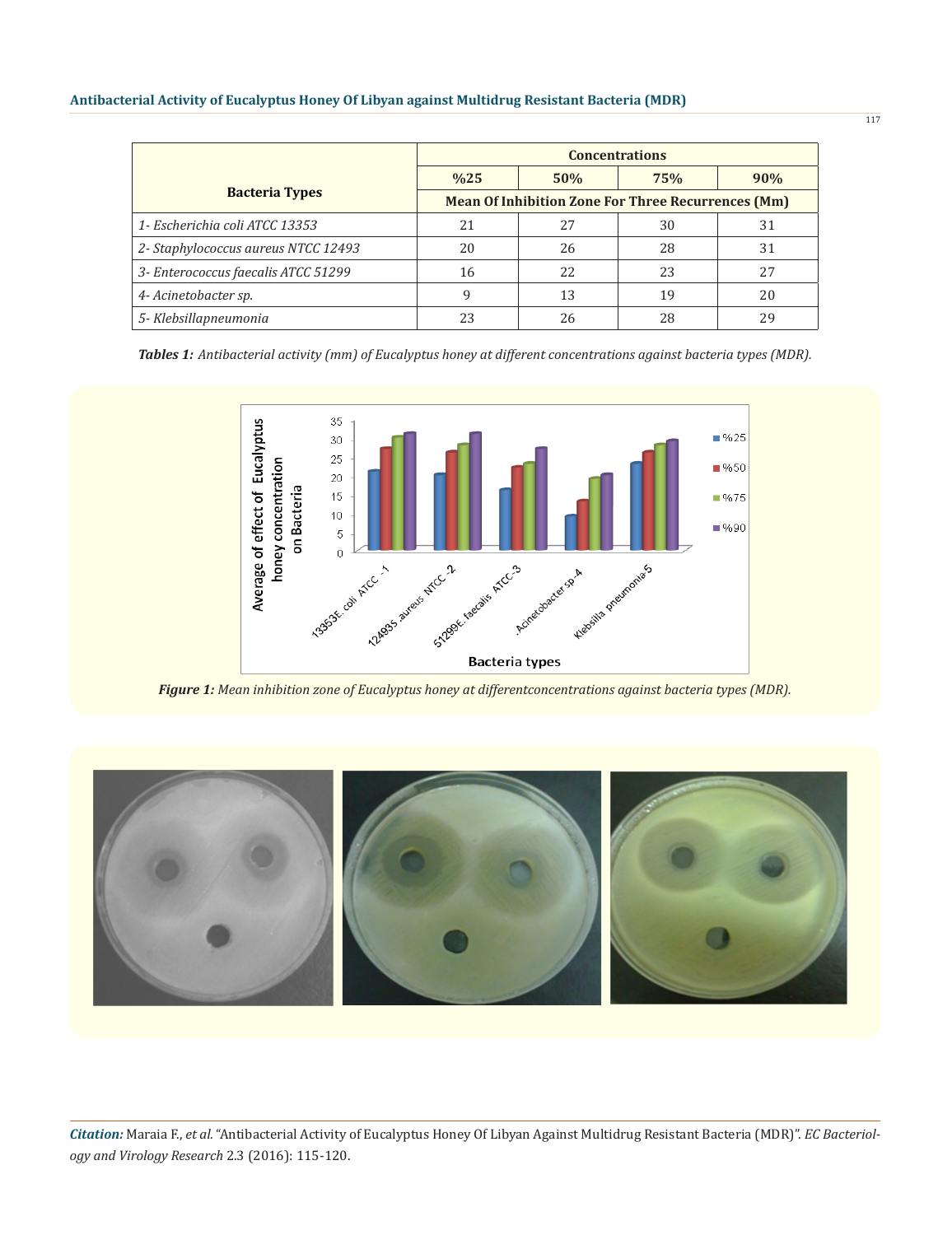*D:75% (Acinetobacter sp) E: 25% (K.pneumonia)*

*Figure 2: The inhibition zone by using (A:75%, B:90%, C:50%, D:75% and E: 50% ) concentration of Eucalyptus honey on bacteria types.*

| Antibiotic<br><b>Bacteria types</b> | <b>Colistinsulphate</b> | Amikacin | Amoxycillin | Gentamicin |
|-------------------------------------|-------------------------|----------|-------------|------------|
| 1- Escherichia coli ATCC 13353      | R                       |          | R           | R          |
| 2- Staphylococcus aureus NTCC 12493 | R                       | R        | R           | R          |
| 3-Enterococcusfaecalis ATCC 51299   | R                       | R        | R           | R          |
| 4- Acinetobacter sp.                | R                       | R        | R           | R          |
| 5-Klebsilla pneumonia               | R                       | R        | R           | R          |

*Tables 2: Effect of Antibiotic on Bacteria (MDR).*





*Figure 3: Mean inhibition zone of types of Antibiotic on Bacteria.*

*Citation:* Maraia F., *et al.* "Antibacterial Activity of Eucalyptus Honey Of Libyan Against Multidrug Resistant Bacteria (MDR)". *EC Bacteriology and Virology Research* 2.3 (2016): 115-120.

118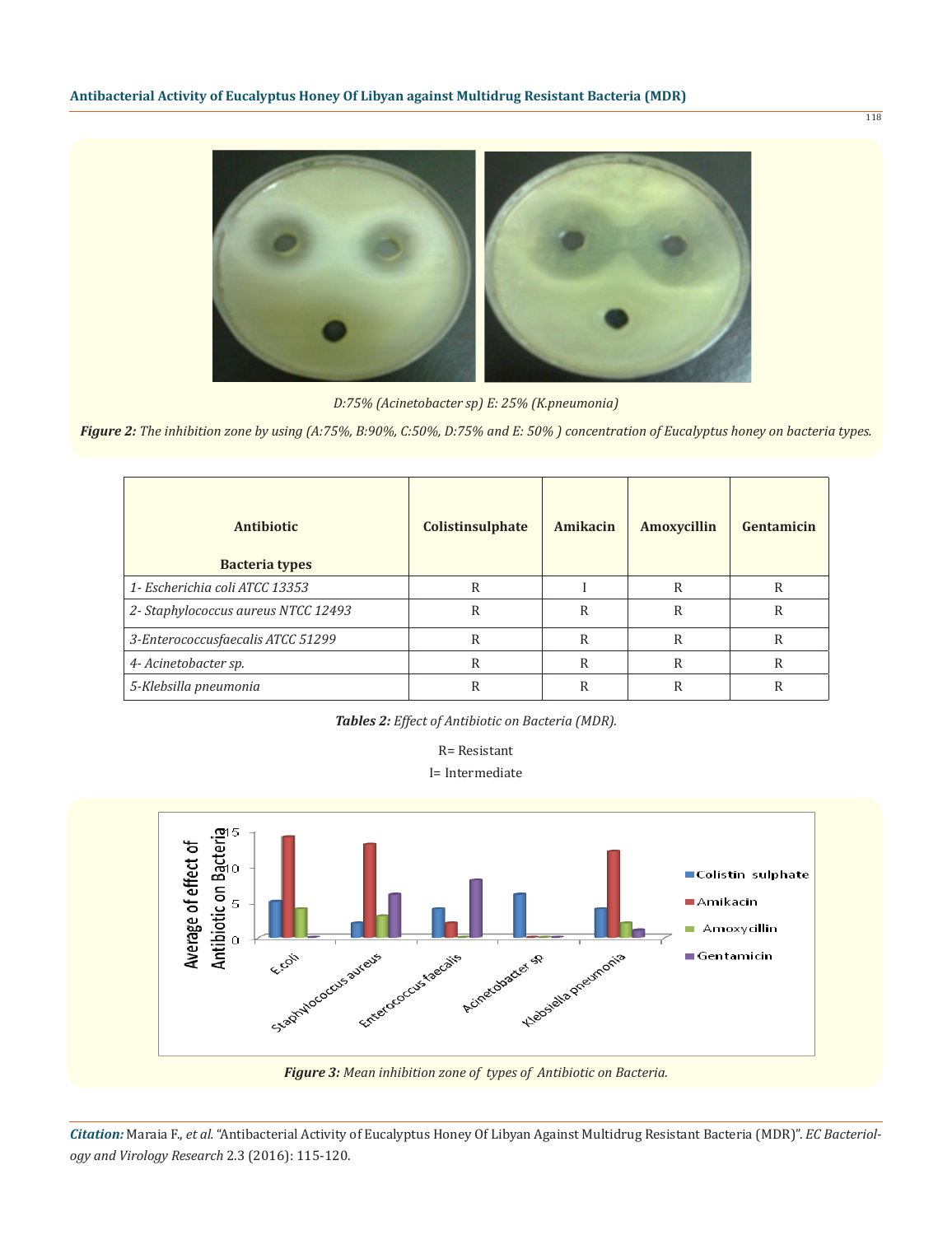

*A: E.coli B: S.aureus C: E.faecalis*



*D: Acinetobacter species E: K.pneumonia Figure 4: The inhibition zone by effect of antibiotic on bacteria types.*

## **Discussion**

This study was undertaken to investigate *in vitro* antimicrobial activity of honey against certain microbial isolates. In the study, honey sample showed the antimicrobial activity and our result were in agreement with Willix., *et al*. [13] (1992) who found that honey inhibited the growth of *S.aureus* and *E.coli* and also in agreement with Bilal., *et al.* [14] (1998) who found honey exhibited a fairly good antimicrobial activity against both Gram-negative and positive bacteria and a remarkable activity was observed with *S.aureus.*

Eucalyptus honey had the highest antibacterial activity bactericidal was against *E.coli,* this result was in consistent with Chauhan., *et al.* [15] (2010) who reported that the most susceptible bacteria included *E.coli.* AI-Namma [16] (2009) also observed that honey has a greater inhibitory effect on Gram negative bacteria *E.coli, S. typhi and P.aeruginosa* were more susceptible than other test organisms. Results showed that the Libyan (Eucalyptus honey) had great activity antibacterial against all bacteria tested.

#### **Bibliography**

- 1. Molan PC (1992). "The antibacterial activity of honey and the nature of antibacterial activity". *Bee world journal* 73: 5–28.
- 2. Moore OA., *et al.* (2001). "Systematic review of the use of honey as a wound dressing". *BMC Complementary and Alternative Medicine Journal* 1: 2-10.1186/1472-6882-1-2*.*
- 3. Maryann N (2000). "Honey as medicine has a long history New Zealand honey is focus on intensive research"*, Health Facts* 25: 4–5.

*Citation:* Maraia F., *et al.* "Antibacterial Activity of Eucalyptus Honey Of Libyan Against Multidrug Resistant Bacteria (MDR)". *EC Bacteriology and Virology Research* 2.3 (2016): 115-120.